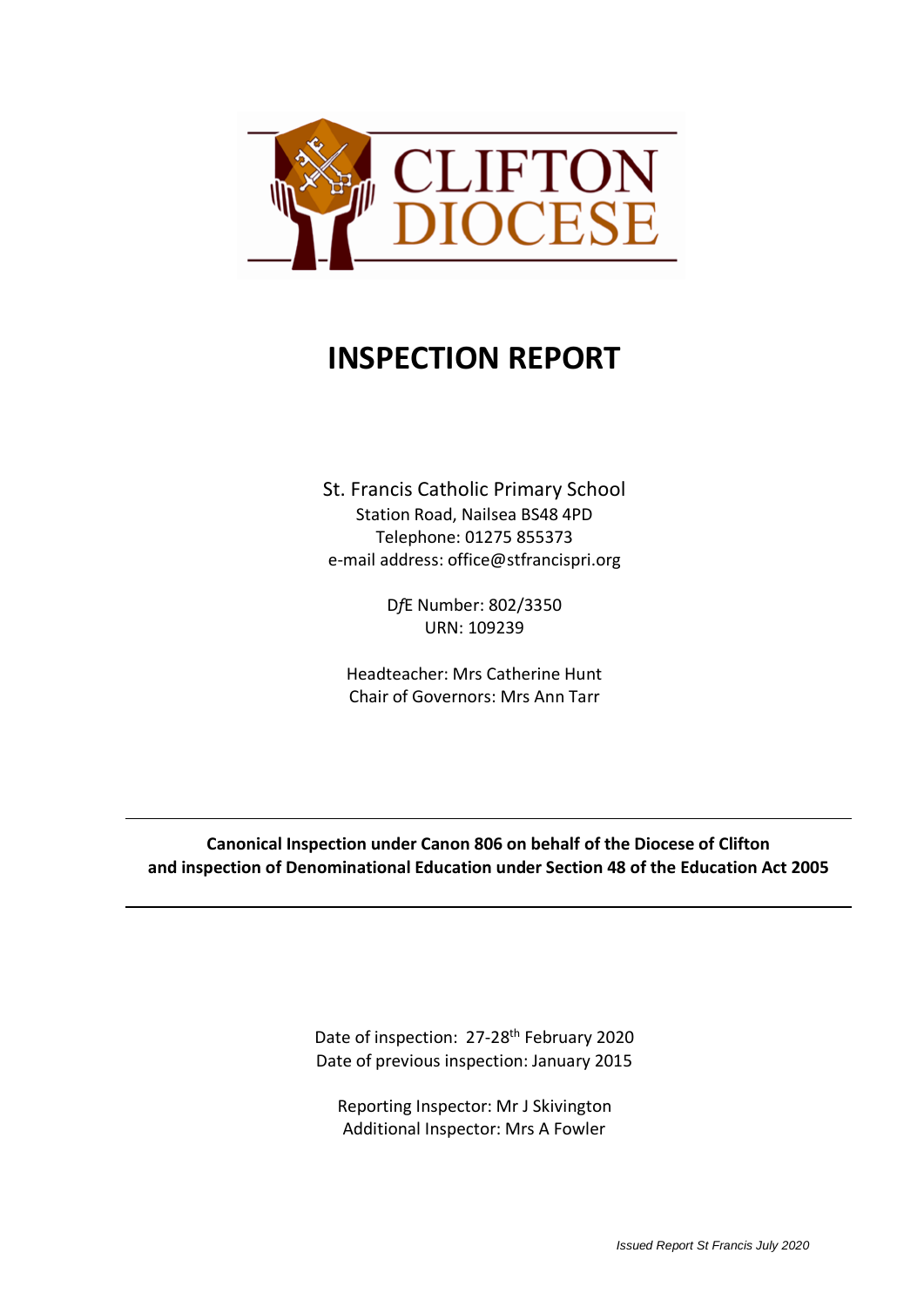# **Description of school**

St Francis is a one form entry Catholic Primary school in Nailsea, serving the parishes of St. Francis, Nailsea, and The Immaculate Conception, Clevedon. It is a member of the Newman Catholic Schools Partnership. There are 189 pupils on roll, 56.1% of whom are Catholic, 20.6% are from minority ethnic groups and have English as an Additional Language (EAL), and 7% have Special Educational Needs or Disabilities (SEND)/Education Health and Care Plans (EHCP). Only one pupil receives the Pupil Premium. The school has experienced considerable staff turnover since the last inspection. The present head teacher took up the substantive post in April 2019 after, as deputy head, covering the absence of the then head teacher for over a year. The school received a RE monitoring visit in January 2018.

# **Overall effectiveness of this Catholic school (summary statement)**

**Grade 3**

- Pupils have a sense of pride in their school and enjoy coming to school
- There are growing links with the parishes which enhance the religious life of the school
- The pupils' growing involvement in the planning and evaluation of the prayer life of the school is developing and pupils, irrespective of background, feel able to participate.
- The behaviour of pupils towards each other in lessons and around the school, is excellent.
- The pupils' systematic and planned contribution to the evaluation of the Catholic life of the school requires improvement.
- Assessment in RE is not yet effective in supporting future planning and pupil progress nor is the overall quality of teaching in RE.
- Leadership and management, in terms of monitoring and evaluation of the quality and impact of the provision for Catholic life is not sufficiently systematic or embedded.
- Whilst governors are committed to both the Catholic life of the school and the teaching of RE the monitoring and evaluation of these aspects is not sufficiently embedded or rigorous.

## **The capacity of the school community to improve and develop is not yet secure.**

- Whilst there had been good work undertaken in addressing the areas of development noted in the previous inspection immediately following the inspection, as a result of recent staff changes this has not continued and has taken a backward step.
- Systems and processes to monitor and evaluate Catholic life and RE have not been sufficiently rigorous in order to provide clear evidence of the positive impact actions have had, or to provide detailed informed action based reliable data. However, the present leadership and staff who are relatively young and new to teaching RE, are highly committed to fulling the mission of the school and making improvements. They are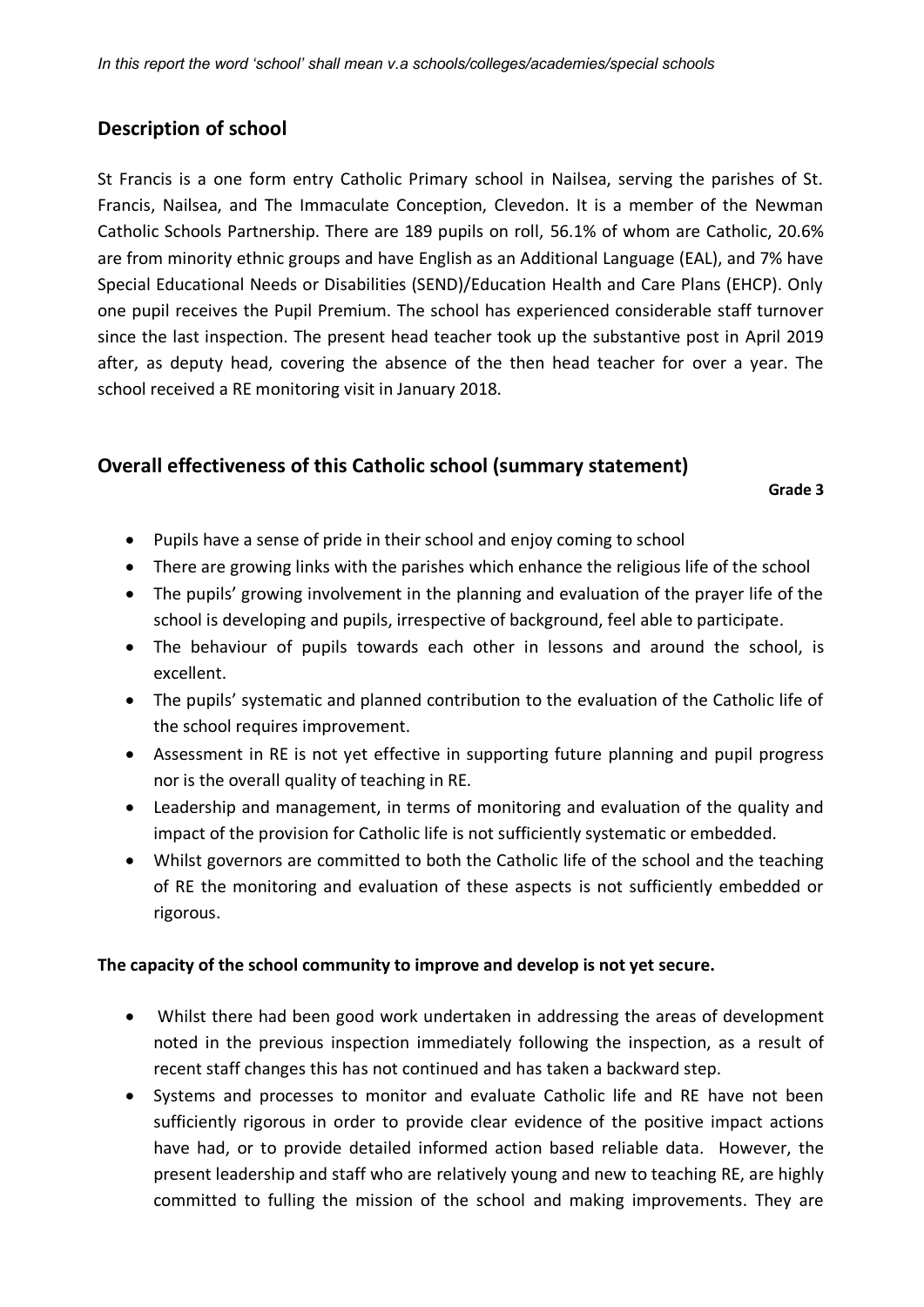successfully undertaking, with enthusiasm and determination, the relevant training and courses to improve their subject knowledge and expertise. Their morale is positive, and they speak with gratitude about the support and guidance they receive. Parental approval, appreciation, and support for the school is unanimous.

## **What the school should do to improve further**

- Governors to develop a more systematic and critical approach to the monitoring and evaluation of Catholic life and curriculum RE.
- Ensure consistency of practice in the assessment of RE so that data is reliable and therefore able to be used effectively in planning for RE.
- Re-evaluate the opportunities to develop the cultural awareness of pupils, and their deeper understanding of other faiths in the UK today.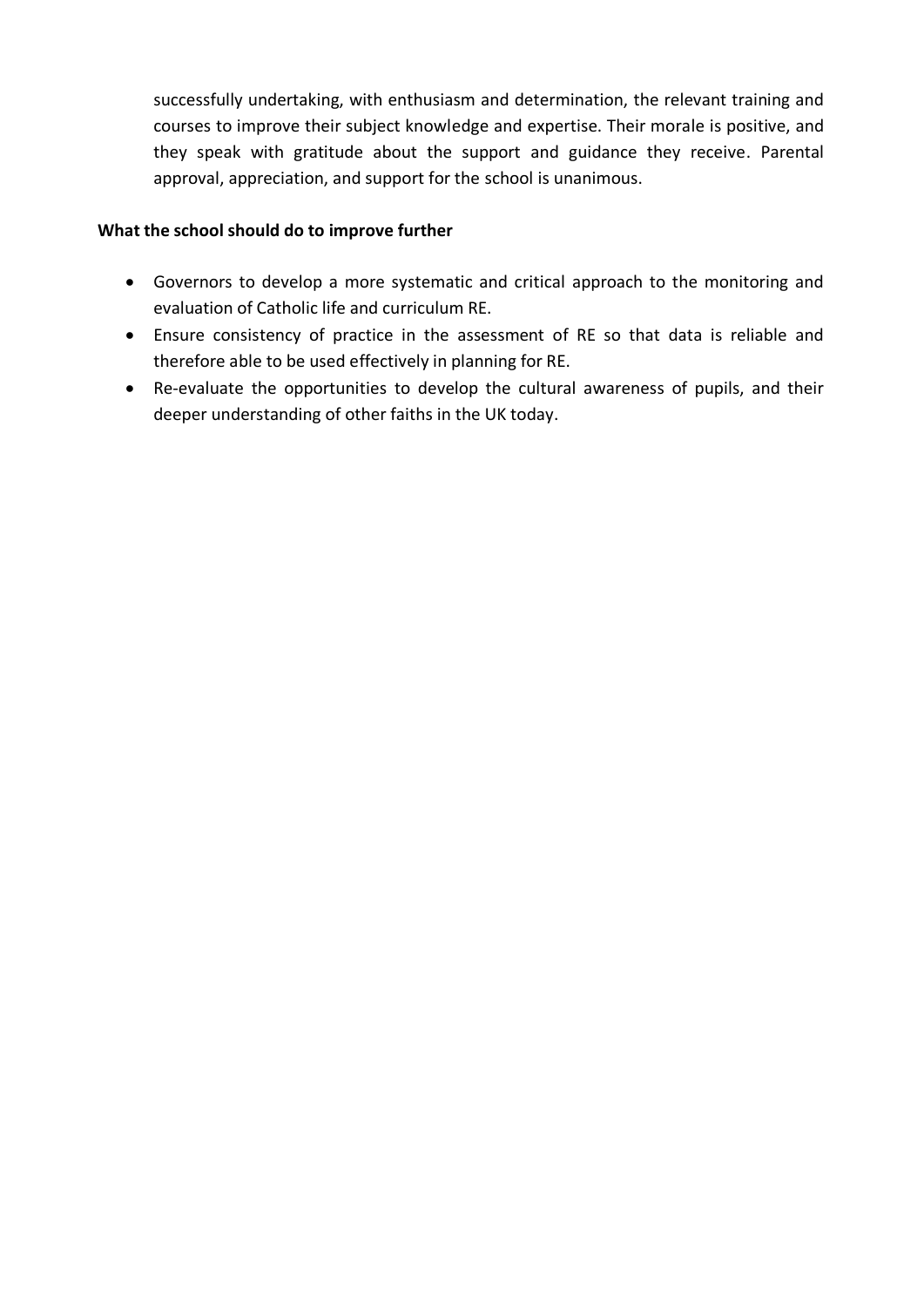# **Catholic Life**

# **a) The extent to which pupils contribute to and benefit from the Catholic Life of the school**

- Pupils appreciate the Catholic life of the school, as expressed in the school's new logo: 'Together with Christ,' and they respond positively when encouraged, such as the successful Faith in Action initiative. They are able to articulate what is special about being in a Catholic school, and when asked thought that they were given opportunities to express their opinions. Their understanding of the mission statement of the school is not well developed and they have had little time to explore the newly introduced values. Pupils do not contribute in a planned and systematic way to the school's own evaluation of its Catholic life, or to take a lead in planning improvements to the Catholic life of the school
- The pupils' excellent behaviour, conduct and attitudes around the school reflect its Catholic character. Their care for one another, particularly the older pupils for the younger children through the Playground Pals, is an embedded behaviour and demonstrates the values inculcated by the school. They willingly assume roles of responsibility when they are offered, and through this have a growing understanding of vocation. The prayer team in particular, have opportunities to work with other schools in the Newman partnership
- Most pupils accept the responsibilities of living in a Catholic school community. They take on positions of responsibility through the school council and the chaplaincy team which have merged into three groups responsible for prayer life, eco living and charity outreach. They are learning how to record and minute their meetings and evaluate the impact of their projects and activities.
- Pupils regularly present class-led assemblies to the whole school and monitor the interactive prayer tables/stations around the school. They are increasingly initiating and running their own fundraising activities, for example Children in Need, Harvest Breakfast, Rainbow Raffle supporting CAFOD and Mission Together, Fundraising for Refugees, but also outreach in the local community with visits to the elderly.
- The links with the parishes are being strengthened and some pupils are involved in animating the Sunday Masses. The parish priests are a welcome and supportive presence in the school both in terms of liturgies and theological support for teachers in deepening theirs, and the children's, understanding of the Faith.
- Pupils are happy, feel safe, and respond well to the school's strong pastoral support. They are aware of British values but cannot always articulate them. Their knowledge and understanding of other cultures, as well as their understanding of other religions is not sufficiently developed. They have had little opportunity to visit other places of worship or meet representatives from other faiths.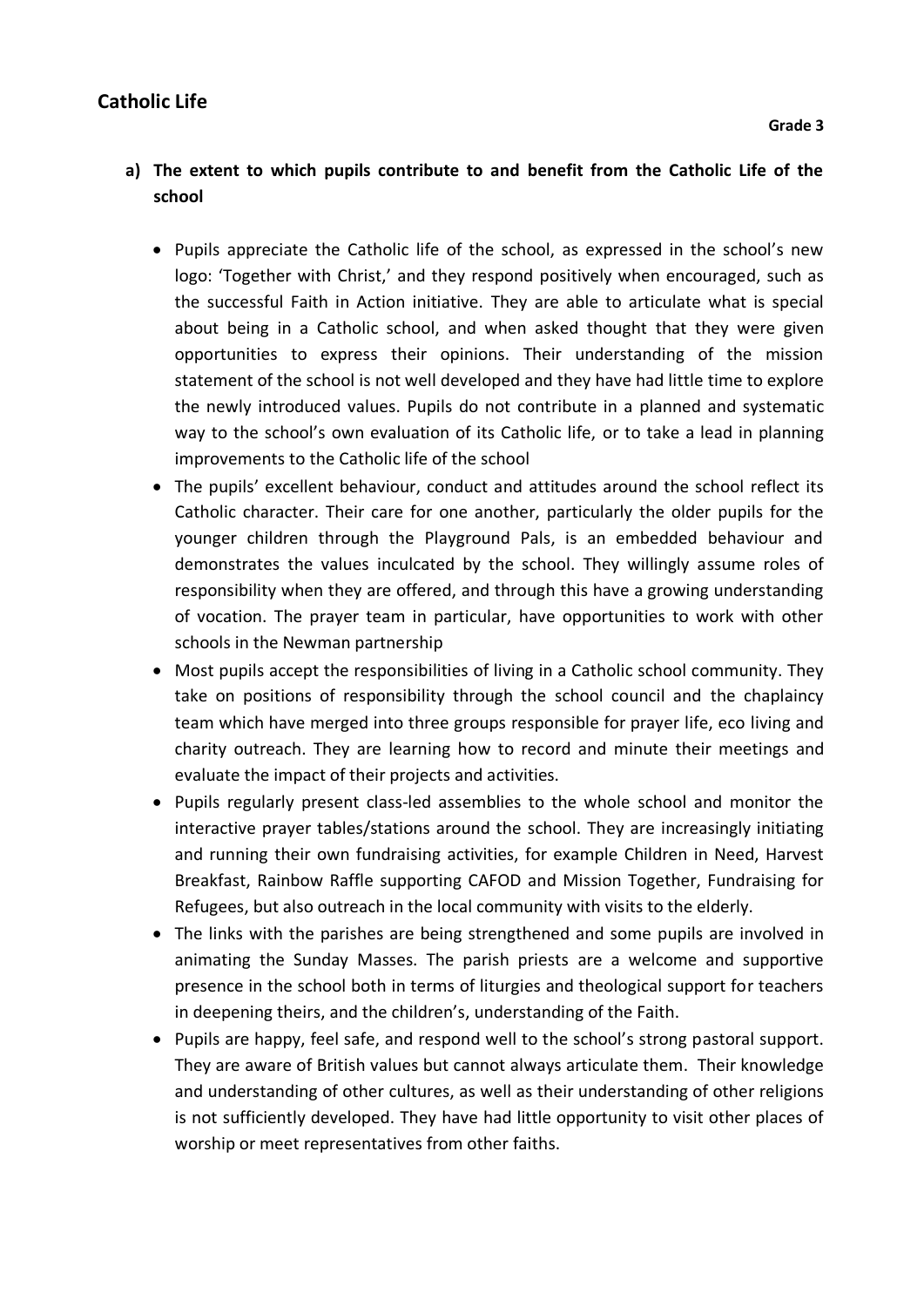## **b) The quality of provision for the Catholic Life of the school**

- The school's mission and Catholic ethos are at the centre of all the school does and this is very evident in the environment and the colourful displays around the school. However, the school website does not highlight sufficiently the Catholic nature of the school and there are no RE or Worship policies on the site.
- St. Francis is a welcoming and inclusive community where all are valued and invited to participate. As a result, all have a strong sense of belonging to a community. The displays around the school indicate the pupils have a sense of their place in the wider Church and worldwide issues.
- Pastoral support and care are given to all and this is effectively modelled by governors, senior leaders and all adults involved in the children's lives. All staff are supported through modelling and provided with CPD to understand the Catholic nature of the school. As a result, they become fully committed to its mission and become real role models for the children.
- A new Relationships and Sex Education programme is planned and will be in place for the start of the new term in September 2020. The PSHE programme is also being updated with new resources for September. The curriculum review indicated that not all British values such as diversity and racism were being fulfilled.
- The school provides many opportunities for the pupil's spiritual and moral development across the curriculum
- Provision and new ideas are supported by the school's involvement with the local Catholic Schools Newman Partnership. Staff have been in receipt of inset training provided by the diocese as a means to nurture and improve the quality of Catholic life and involvement in the wider mission of the Church and to live out the values and aims embedded in Catholic Social teaching.

# **c) How well leaders and governors promote, monitor and evaluate the provision for the Catholic Life of the school**

- Leaders and governors are strongly committed to promoting the Catholic identity of the school as their first priority, and they are closely involved in the school. There are growing links with the parishes and both leadership and governors regularly attend Sunday Masses and parish functions. They offer excellent models of good practice as leaders of Catholic life.
- The quality and frequency of induction and CPD for staff to develop their understanding and commitment to the Church's and the school's mission is good, with Inset both in school, and with the Catholic Schools partnership. Evaluation of the impact of these Insets and programmes is still work in progress.
- The governors do not monitor the quality of Catholic life regularly, and it is rarely mentioned in the Governors Minutes. They visit the school and attend assemblies and liturgies both formally and informally, but their evaluation of Catholic life, in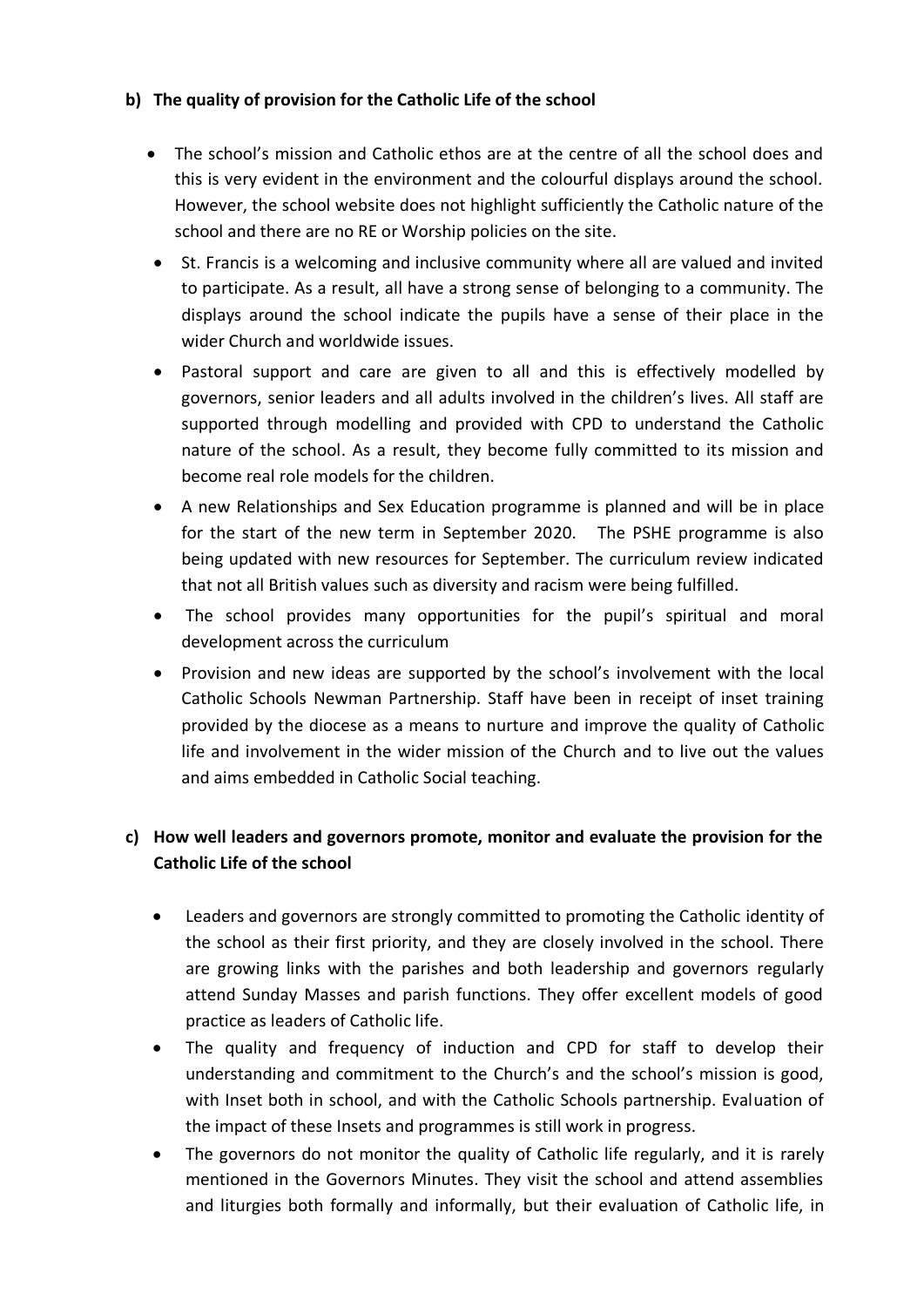terms of the quality and impact on pupils' and staffs' spiritual and moral development, and their understanding of it, is not systematically planned or recorded. The school's own self-evaluation notes show that there is no separate report on RE or Catholic life to the governing body.

• Governors are aware of the Pastoral Vision for the Diocese - Future full of Hope and keep themselves involved through diocesan training, such as the Foundation Governors Focus day. They are open to advice and collaboration with the other partner Catholic schools in the Newman Schools Partnership.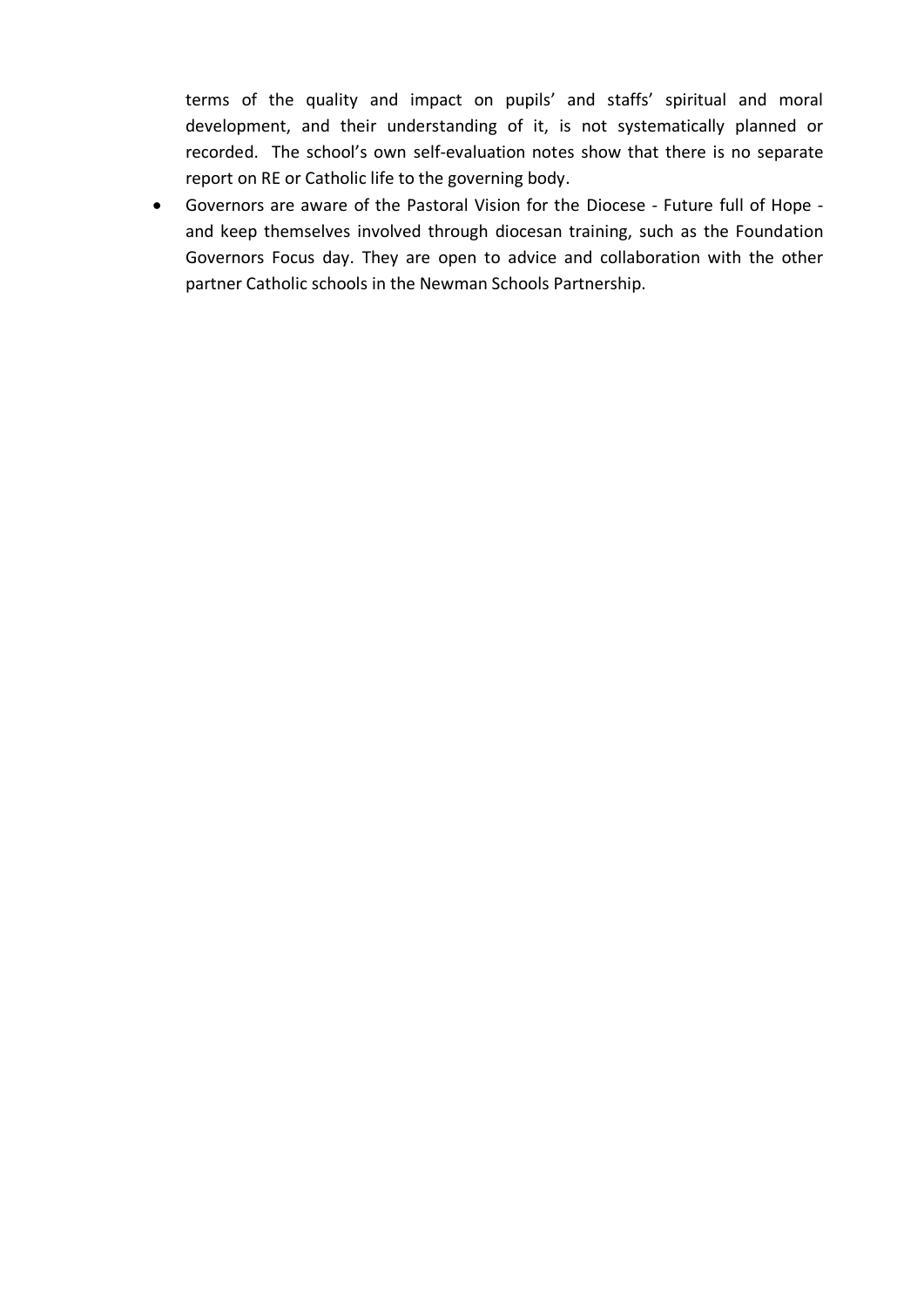## **Religious Education**

#### **a) How well pupils achieve and enjoy their learning in Religious Education**

- The lesson observations and book scrutiny during the inspection show that there is wide variability between levels of progress and achievement throughout the school. The school has begun moderating RE work, in conjunction with other schools in the partnership, in order to establish firm criteria for assessment, but the school does not yet have a reliable data base to make secure judgements on overall levels of achievement. It is also not clear from pupil's assessed work where the difference between expected progress and greater depth lies.
- Pupils come to the school from varied backgrounds, but most come in with expected levels of knowledge and understanding. As a result of effective teaching and a creative use of drama, role play, and art, they make good progress from their starting points. Their factual recall was above average. However, this standard has not been sustained as the children move on up through the school. The introduction of the Learning Journey at the start and finish of each module is a positive and successful measure of progress but is not yet consistently used. Good and better progress is evident in Years 5 and 6 linked to more experienced and effective teaching, with evidence of AT3 learning and greater depth work.
- Pupils with special educational needs or with disabilities make similar progress to other pupils because of the help they receive from very supportive teaching assistants, and planned intervention. Pupils with English as an Additional Language (EAL) quickly catch up with their peers in terms of literacy and also make similar progress.
- There are examples of learning through group work: for instance, in a Year 5 lesson, pupils had the task of interpreting an artist's Hunger Cloth painting, which generated discussion and interpretation of symbolism, while Year 6 explored the conversion of St. Paul, using religious terms with understanding, and demonstrating their bible referencing skills.
- In conversation pupils are hesitant and although their religious literacy, especially with regard to scripture, develops well as they go through the school, there are gaps in understanding key concepts in the later years. Learning Objectives are not always clear and at times do not reflect the outcomes for RE. At times the work taking place within the lesson does not fully reflect the learning outcome. They are, however, better able to make the link between belief and action, between the topics they are studying, and their own lives and experiences. This is evident in their excellent caring behaviour towards others.
- Pupils say with different levels of enthusiasm that they enjoy their RE lessons, and in lessons they work well in pairs, and in groups. Their presentation of written work is variable in its neatness and quality, reflecting both the level of care and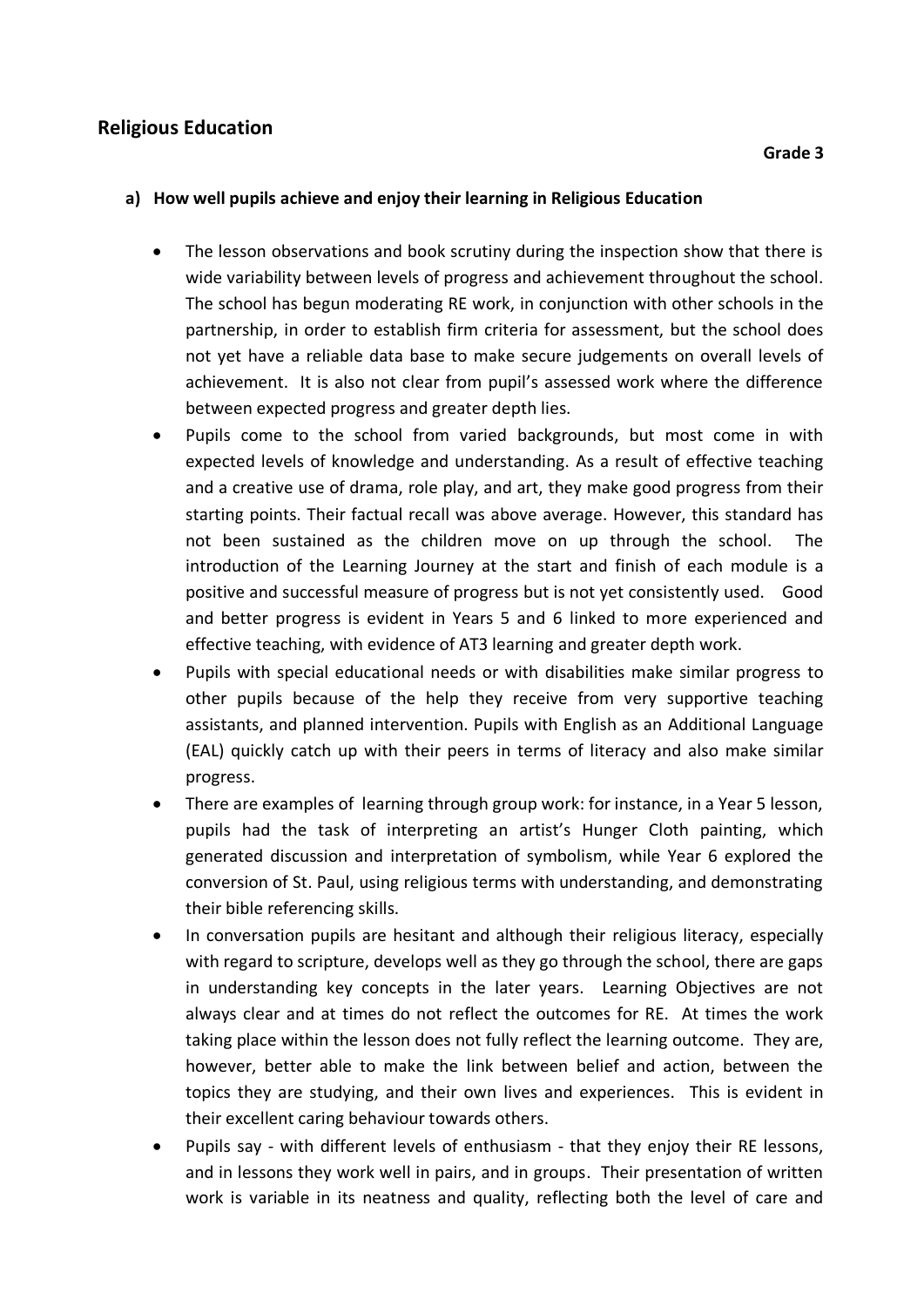interest they take in their work, and the level of teachers' expectations. There are opportunities missed to encourage them to write more reflectively and in depth, supporting their statements with quotations and examples from the Scriptures.

- The school's current data on progress and achievement of pupils is not reliable and does not always match the written work scrutinised in the pupils' books. Their verbal input into discussions and other tasks could fruitfully be referenced by teachers to secure recorded evidence of their achievement and progress. Assessment for learning is effective when teachers plan closely with the teaching assistants specially to support weaker learners.
- Moderation of assessed work, starting with Year 6, has begun in joint moderation sessions with the other Newman partner schools. This system will prove beneficial when the emerging data is reliable, and also more useful to governors and teachers if the planned traffic light method is introduced.

## **b) The quality of teaching, learning and assessment in Religious Education**

- The quality of teaching is variable, and this is reflected in the enjoyment and progress of the pupils. However, the teachers have embraced the challenge of teaching RE with great determination and are totally committed to the ethos of the school. They are proactive in seeking advice and training in order to develop and deepen their understanding. They are now using a good range of strategies including art, music, drama and role play which the pupils enjoy, and which helps them to learn.
- The school is fully aware of teachers' confidence levels in teaching the subject, and it is a developmental objective with Inset both in the school and through diocesan training and courses.
- Where teaching is good and better, teachers have a good rapport with the pupils and have high expectations of effort. Questioning is strong where it checks understanding, as well as challenging pupils to think more deeply providing reasons for their opinions and making links to scripture and their life experience. Where pupils are not challenged to think and question, they come away with a lot of unrelated facts that they cannot easily put into a context.
- The marking policy does not always challenge and direct the pupils' learning. This is evidenced in the varying quality of the teachers' comments and the pupils' responses. Some comments are purely congratulatory and do not offer the pupils opportunity to improve their work or to provide real challenge to think and write independently.

# **c) How well leaders and governors monitor and evaluate the provision for Religious Education**

• The evaluation of RE provision is an area of leadership and management which urgently needs to be improved, and this in turn will depend on a much closer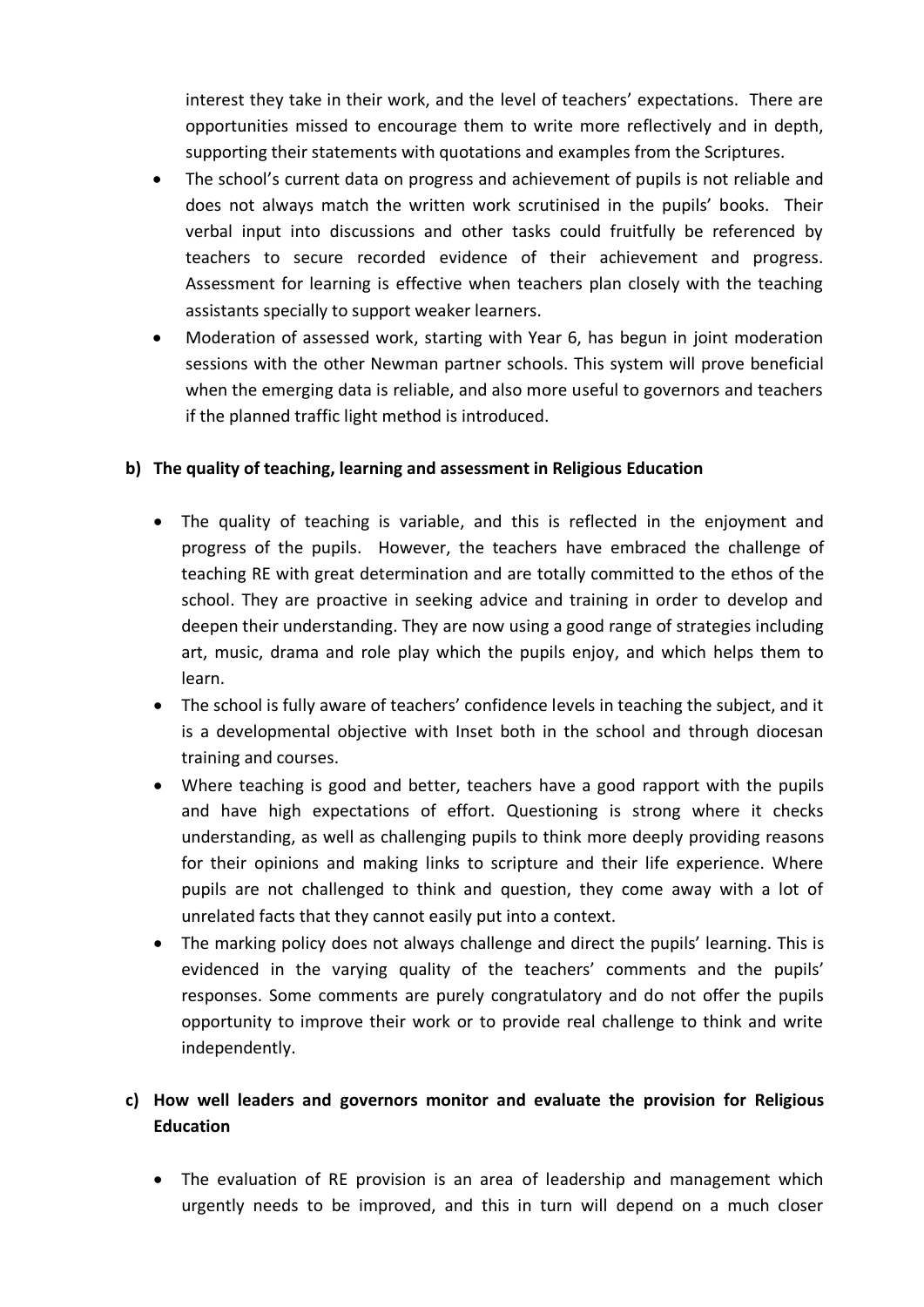monitoring of provision and outcomes to provide more secure and reliable data. Through largely unavoidable circumstances caused by staff turnover and changing roles, the governors have not been proactive enough in rectifying a fragmenting situation.

- Although there are systems in place to monitor and evaluate RE, there has been little effective monitoring of teaching and learning, apart from a report by the link governor for RE on the Catholicity of the corridor displays, but there is no evidence of reports on learning, behaviour, quality of written work and presentation of books. There is no evidence of discussion about RE or Catholic life in the governors' minutes. The head teacher has had to step in and conduct the lesson observations as the RE coordinator has not been involved in lesson observations over the last year because of a reorganisation of responsibilities.
- Governors have little understanding of the data presented to them and rely heavily on what the headteacher reports back to them, with little question or challenge. They have neglected to take the opportunity to find out and appraise themselves as to what they must look out for and query.
- The school's leadership team are supportive of staff by ensuring they attend and receive appropriate diocesan training to develop their subject knowledge. This is a positive, encouraging sign that improvement is on the way.
- The RE curriculum meets the Bishops' Conference requirements, as well as any additional requirements of the diocesan Bishop. The new diocesan scheme is having a positive and challenging impact and is steadily being adopted. Extracurricular enrichment is in place through some visits, retreats, and collaborative events with partner schools, and these opportunities need to be extended further. Other world religions such as Islam and Judaism are studied discretely, but in no significant depth, and quickly forgotten by the pupils. The development of their awareness of other cultures and faiths in today's Britain needs to be broadened through more comprehensive lessons and more experiences such as visits to other places of worship, and visits from representatives of other faith traditions and other cultures.
- Leaders and governors take into account the views of parents and pupils in evaluating RE through questionnaires and conferencing. Parents are very positive in their feedback to the school and could become even more involved in decision making and partnership. There were 37 parental questionnaires returned which is an indication of their approval, gratitude and close interest in what the governors and leadership are providing for their children. Parents have commented on how St. Francis is a welcoming, fully inclusive community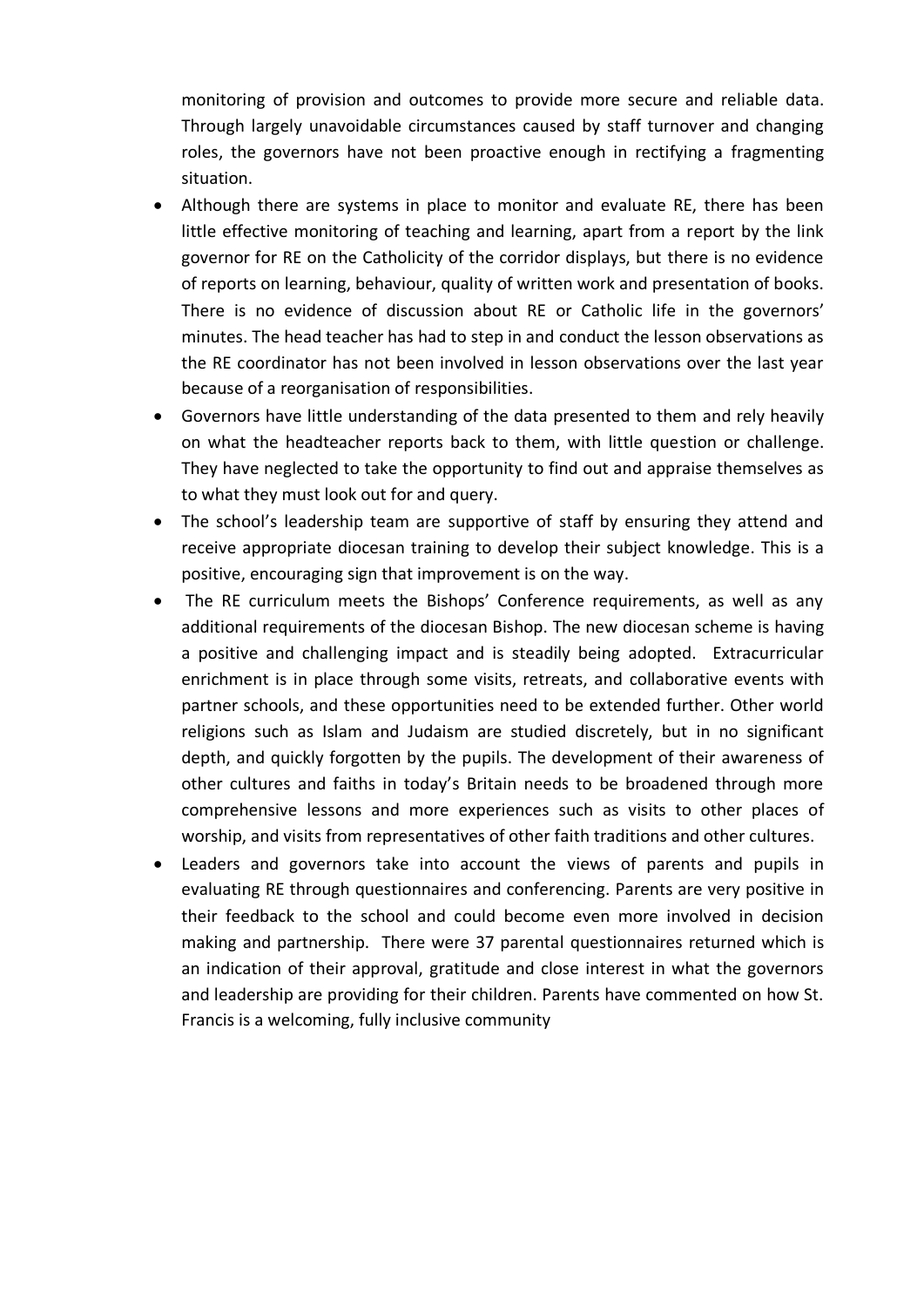# **The Prayer Life of the School**

### **a) How well pupils respond to and participate in the school's prayer life**

- Every pupil regardless of faith background feels welcome to participate fully in the school's prayer life and collective worship. The pupils show great reverence during prayer and a willingness to play a part in assemblies and whole school celebrations. Their demeanour, body language, and attentiveness at prayer are outstanding. The classroom meditation in the Early Years was outstanding, the young children still and reflective, and obviously used to this form of prayer. The pupils sang enthusiastically at the close of the whole school worship. Many pupils are also involved significantly in the prayer life and worship in the parish, particularly at the popular Sunday Mass.
- The prayer leaders in the chaplaincy team plan and present whole school collective worship, and nearly all pupils are developing the confidence to do the same in their own class prayers. Planning sheets to guide the pupils in their preparation for worship include review and evaluation, and suggested improvements. This excellent practice is now being securely embedded. Pupils' response to voluntary acts of worship is evident in their setting up of prayer stations, such as the statue of Our Lady.
- The prayer life of the school contributes significantly to the spiritual and moral development of the children. As pupils move through the school there is a corresponding progression in prayer, including the traditional Catholic prayers, and an understanding of the structure of the Mass as well as the liturgical year.
- The prayer areas in each class are a reflective focus for daily prayer and have some examples of the pupils' own prayers in the beautifully presented Class Prayer books, with photographic evidence of their class assemblies. In some classrooms the prayer areas are not prominent in terms of colour, attraction, and impact, with some which are minimally set out; while in other classes traditional prayers, key words in RE, or pupils' own RE work, are not to be seen.
- The parish priests are a frequent and inspirational presence to the whole school community, and there are strong, fruitful prayer links between parish and school. The church is an ideal resource for the pupils and an ideal alternative venue for their special assemblies and liturgies.

## **b) The quality of the prayer life provided by the school**

• The provision for the prayer life of the school makes a vital contribution to the spiritual life of the whole school community, and part and parcel of every school day. This is evident not only in the Masses and assemblies reflecting the Church's liturgical year, but also the school's whole environment, with appropriate statues, colourful displays, and a prayer garden.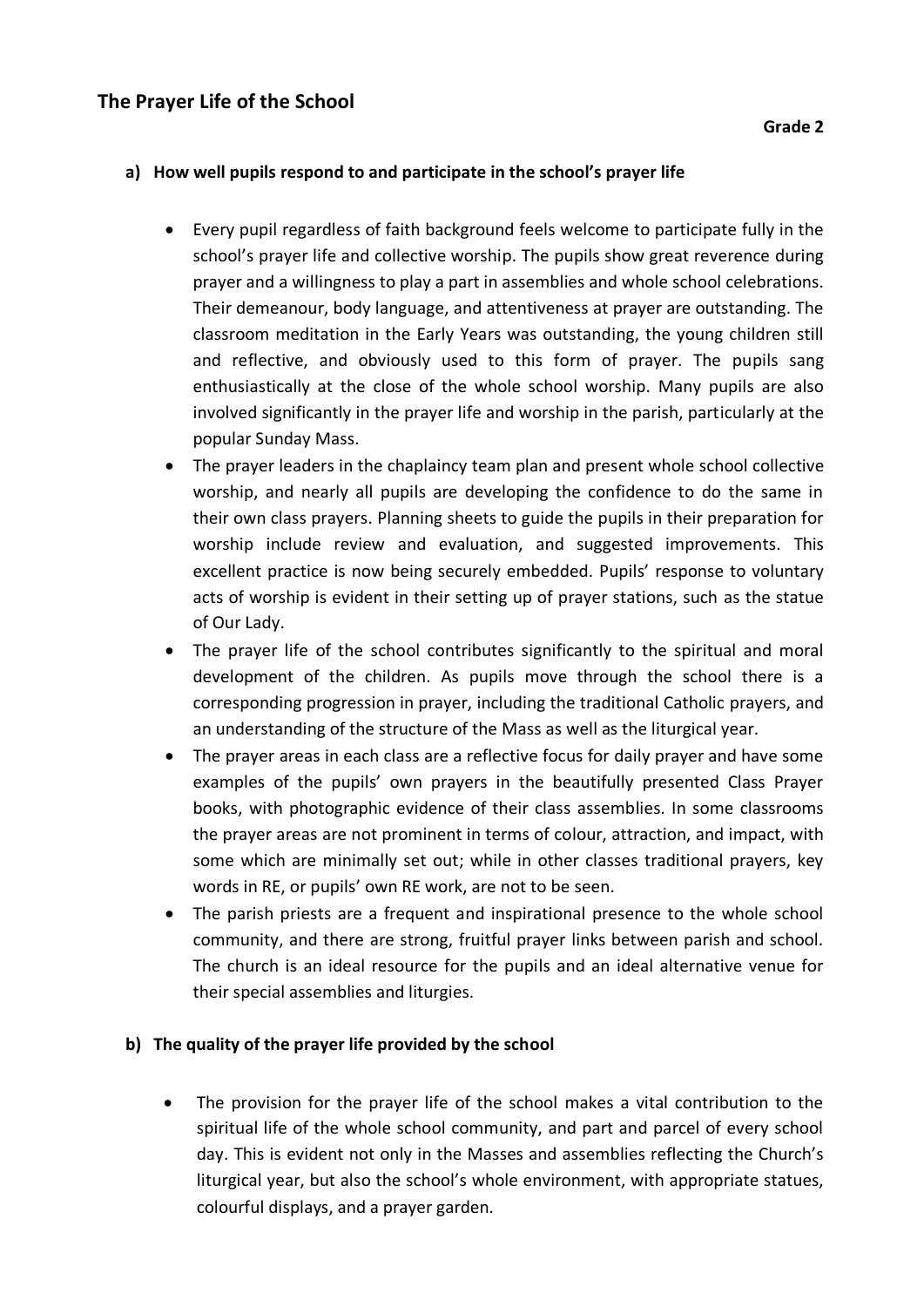- Pupils have a rich diet of prayer which is usually linked to the liturgical seasons, such as the Holy Week workshop, the Passover Meal, carol services, as well as joining the other schools to celebrate St. John Henry Newman's canonisation.
- Older pupils have said that they feel their faith is important to them.
- The centrality of prayer life reaches out to all pupils, regardless of faith or family background, and includes both staff and parents. Significant moments, such as Harvest, Remembrance Day, Advent and Lent, and traditional Catholic practices, are celebrated as a whole community and are well supported by parents and parish. The head teacher is successfully strengthening links with the parish, inviting parents into school Masses and having pupils lead the parish Mass once a term. Retreats are held in year groups with the partner schools, and on other occasions such as a day of Recollection in Clevedon.

# **c) How well leaders and governors promote, monitor and evaluate the provision for the prayer life of the school.**

- Leaders and governors sustain and nurture the prayer life of the school community well and ensure provision and opportunities for prayer and collective worship are in place. There is evidence of ongoing planning in the school development plans.
- The spirituality of the staff is well supported through training and time for reflection and conversation with RE leaders and the parish priests. They are also supported in planning for worship and so hopefully becoming more knowledgeable about the liturgical rhythm of the Church, and more confident in modelling high quality inspirational presentations.